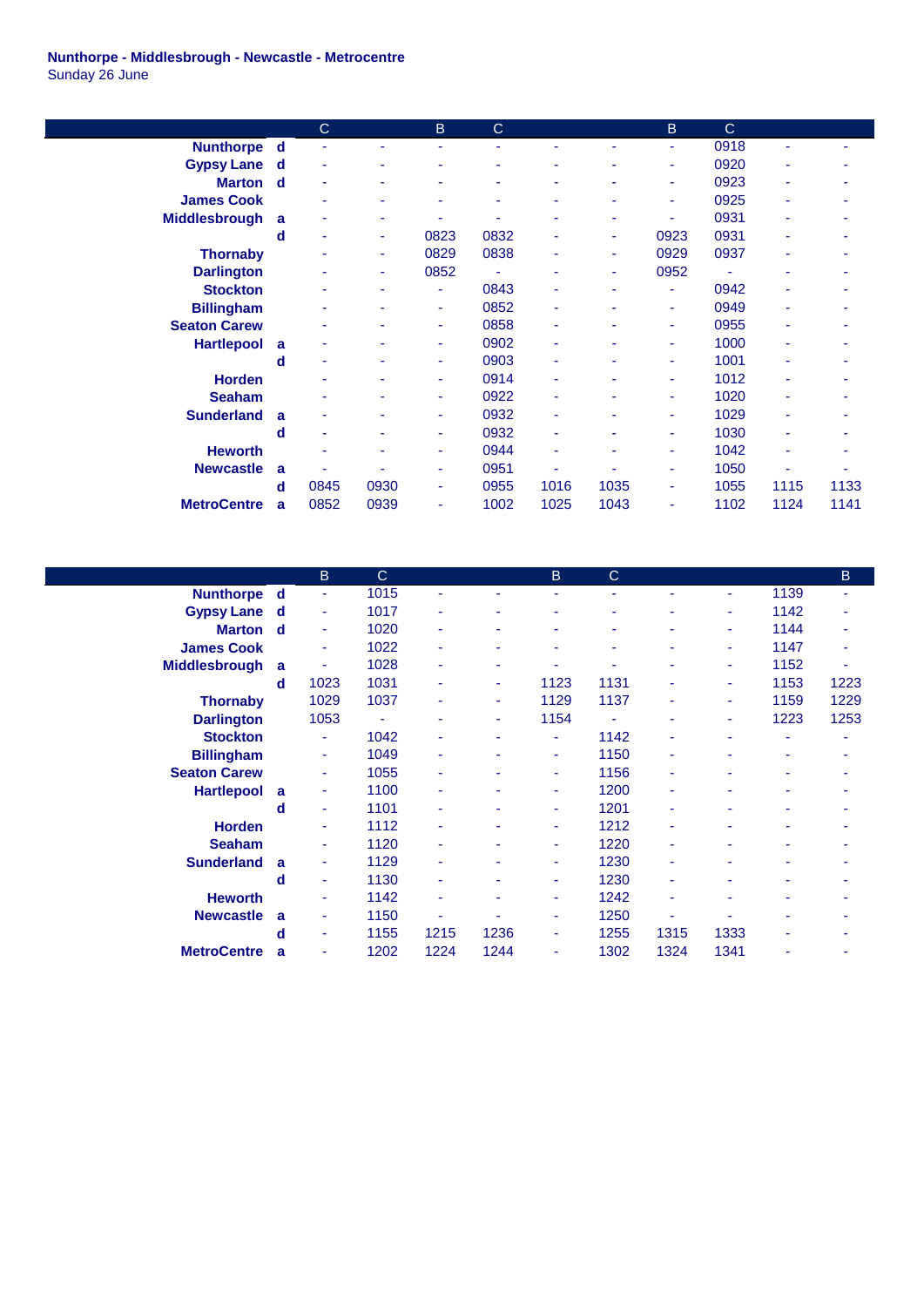|                      |   | $\mathsf{C}$ |      |      |      | <sub>B</sub> | $\mathsf{C}$   |      |      | B      | $\mathsf{C}$ |
|----------------------|---|--------------|------|------|------|--------------|----------------|------|------|--------|--------------|
| <b>Nunthorpe</b>     | d | 1215         | ٠    |      | ٠    | ٠            | 1315           | ٠    | ٠    | ٠      | 1415         |
| <b>Gypsy Lane</b>    | d | 1217         | ۰    | ٠    | ٠    | ٠            | 1317           | ٠    |      | ٠      | 1417         |
| <b>Marton</b>        | d | 1220         | ۰    |      | ٠    | ٠            | 1320           | ٠    |      | ٠      | 1420         |
| <b>James Cook</b>    |   | 1222         | ۰    |      | ٠    | ٠            | 1322           | ٠    |      | ٠      | 1422         |
| <b>Middlesbrough</b> | a | 1228         | ۰    | ٠    | ٠    | ٠            | 1329           | ٠    | ۰    | ٠      | 1429         |
|                      | d | 1230         | ٠    |      | ٠    | 1324         | 1331           |      | ۰    | 1424   | 1430         |
| <b>Thornaby</b>      |   | 1236         | ٠    |      | ٠    | 1330         | 1337           |      | ٠    | 1430   | 1436         |
| <b>Darlington</b>    |   | ÷            | ٠    | ٠    | 1313 | 1353         | $\blacksquare$ |      | ۰.   | 1454   | ٠            |
| <b>Stockton</b>      |   | 1241         |      | ٠    | 1333 | ٠            | 1342           |      | ۰    | $\sim$ | 1441         |
| <b>Billingham</b>    |   | 1248         | ۰    | ۰.   | 1340 | ٠            | 1349           | ۰    |      | $\sim$ | 1448         |
| <b>Seaton Carew</b>  |   | 1254         | ۰    | ٠    | 1346 | ٠            | 1355           | ٠    | ۰    | ٠      | 1454         |
| <b>Hartlepool</b>    | a | 1259         | ۰    | ٠    | 1353 | ٠            | 1400           |      |      | $\sim$ | 1459         |
|                      | d | 1300         | ۰    | ٠    | ٠    | ٠            | 1401           | ٠    | ٠    | ٠      | 1500         |
| <b>Horden</b>        |   | 1311         | ٠    |      | ٠    | ۰            | 1412           |      |      | ٠      | 1511         |
| <b>Seaham</b>        |   | 1319         | ۰    | ۰    | ٠    | ٠            | 1420           | ۰    | ٠    | ٠      | 1519         |
| <b>Sunderland</b>    | a | 1328         | ۰    |      | ٠    | ٠            | 1429           | ٠    | ٠    | ٠      | 1528         |
|                      | d | 1329         | ۰    |      | ٠    | ٠            | 1430           | ۰    |      | ٠      | 1529         |
| <b>Heworth</b>       |   | 1341         | ٠    | ٠    | ٠    | ٠            | 1442           | ä,   | ۰    | $\sim$ | 1541         |
| <b>Newcastle</b>     | a | 1349         |      |      | ٠    | ۰            | 1450           |      |      | ٠      | 1549         |
|                      | d | 1355         | 1415 | 1428 | ٠    | ٠            | 1455           | 1515 | 1535 | ٠      | 1555         |
| <b>MetroCentre</b>   | a | 1402         | 1424 | 1436 | ۰    | ٠            | 1502           | 1524 | 1543 | ٠      | 1602         |

|                      |             |      |      | B.   | $\mathsf{C}$   |      |      | B.   | $\mathbf C$ |      |      |
|----------------------|-------------|------|------|------|----------------|------|------|------|-------------|------|------|
| <b>Nunthorpe</b>     | d           | ÷    | ٠    | ٠    | 1515           | ٠    | ٠    | ٠    | 1615        | ٠    |      |
| <b>Gypsy Lane</b> d  |             | ٠    | ۰    | ۰    | 1517           | ٠    | ۰    | ٠    | 1617        | ٠    |      |
| <b>Marton</b>        | $\mathbf d$ | ٠    | ۰    | ٠    | 1520           | ٠    | ۰    | ٠    | 1620        | ۰    | ۰    |
| <b>James Cook</b>    |             | ٠    | ۰    | ÷    | 1522           | ٠    |      | ٠    | 1622        | ٠    |      |
| <b>Middlesbrough</b> | a           | ٠    | ٠    | ۰    | 1528           | ٠    | ٠    | ٠    | 1628        | ٠    | ۰    |
|                      | d           | ٠    | ٠    | 1523 | 1530           | ٠    | ٠    | 1623 | 1630        | ٠    | ۰    |
| <b>Thornaby</b>      |             | ٠    | ٠    | 1529 | 1536           |      | ٠    | 1629 | 1636        |      |      |
| <b>Darlington</b>    |             |      | ٠    | 1552 | $\blacksquare$ | ٠    | ٠    | 1653 | $\sim$      | ٠    |      |
| <b>Stockton</b>      |             |      | ٠    | ٠    | 1541           | ٠    | ٠    | ٠    | 1641        | ٠    |      |
| <b>Billingham</b>    |             | ٠    | ۰    | ٠    | 1548           |      |      | ٠    | 1648        | ۰    |      |
| <b>Seaton Carew</b>  |             | ٠    | ۰    | ۰    | 1554           | ٠    |      | ٠    | 1654        | ۰    |      |
| <b>Hartlepool</b>    | a           | ٠    | ۰    | ۰    | 1559           | ٠    |      | ٠    | 1659        | ۰    |      |
|                      | d           | ٠    | ٠    | ÷    | 1600           | ٠    |      | ٠    | 1700        |      |      |
| <b>Horden</b>        |             | ٠    | ۰    | ۰    | 1611           | ٠    | ۰    | ٠    | 1711        | ۰    |      |
| <b>Seaham</b>        |             | ۰    | ۰    | ٠    | 1619           | ٠    |      | ٠    | 1719        | ٠    |      |
| <b>Sunderland</b>    | a           | ٠    | ٠    | ٠    | 1628           | ٠    | ٠    | ٠    | 1728        |      |      |
|                      | d           | ٠    | ٠    | ۰    | 1629           | ٠    | ۰    | ٠    | 1729        | ۰    |      |
| <b>Heworth</b>       |             | ٠    | ٠    | ٠    | 1641           | ٠    | ٠    | ٠    | 1741        |      |      |
| <b>Newcastle</b>     | a           | ٠    | ٠    | ٠    | 1649           |      | ٠    | ۰    | 1749        | ۰    | ۰    |
|                      | d           | 1615 | 1632 | ۰    | 1655           | 1715 | 1733 | ٠    | 1755        | 1817 | 1832 |
| <b>MetroCentre</b>   | a           | 1624 | 1640 | ٠    | 1702           | 1724 | 1741 | ٠    | 1802        | 1826 | 1840 |